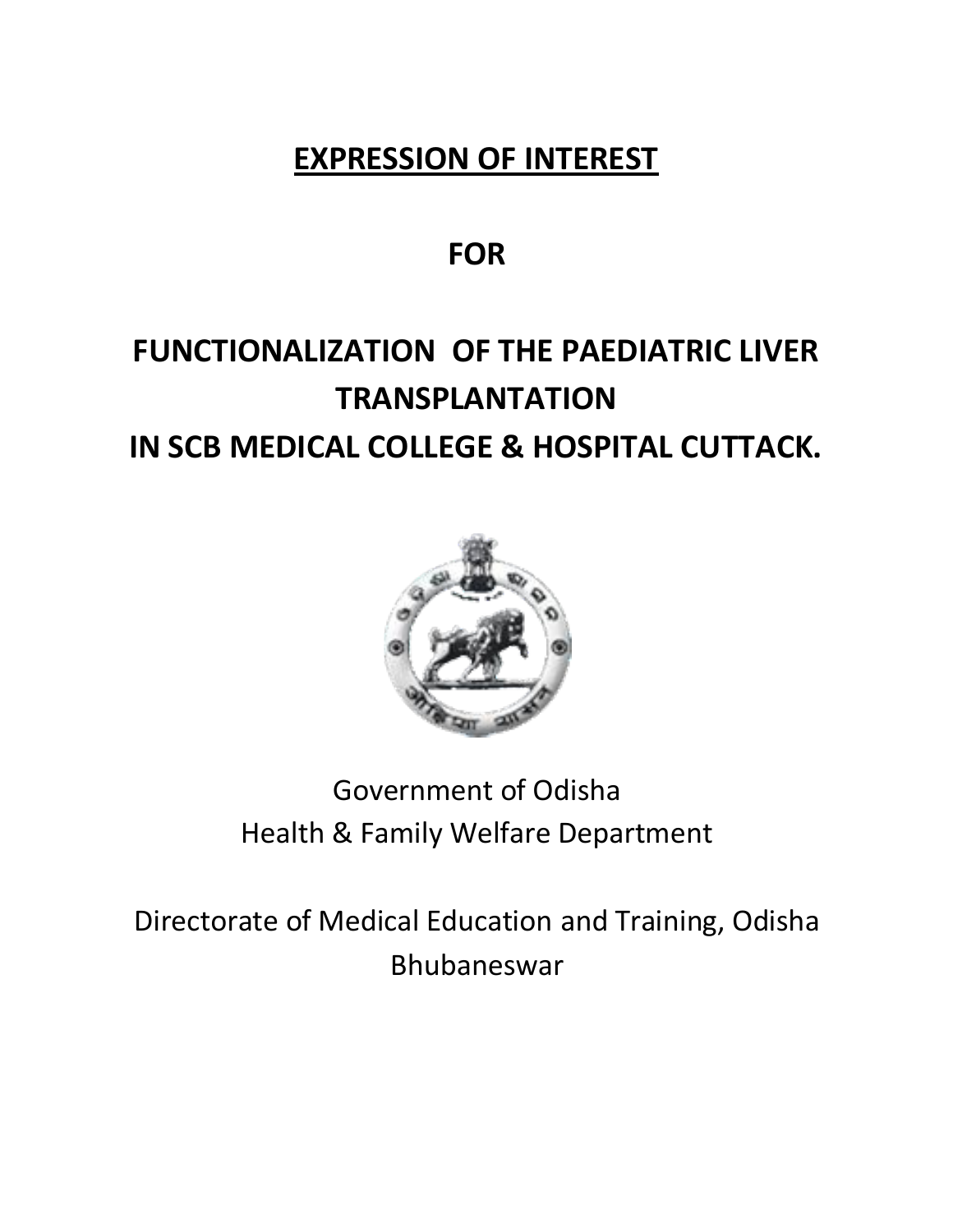## **EXPRESSION OF INTEREST FOR FUNCTIONALIZATION OF THEPAEDIATRIC LIVER TRANSPLANTATION IN SCB MEDICAL COLLEGE & HOSPITAL CUTTACK.**

**Sub: Notice inviting Expression of Interest (EoI) for managing the PaediatricLiver Transplant in Odisha by providing the expert hands (Liver Transplant Surgeons and other ancillary team of experts) for functionalization of liver transplantation in the state.**

Government of Odisha is preparing to functionalize the Liver Transplantation under the THO Act and Rules there under. For the purpose, a team of experts in the field of Liver Transplant will be required for providing technical knowledge, skill and hands to and will be vested with works as detailed below. DMET, Odishainvites Expression of Interest (EoI) for managing the PaediatricLiver Transplant in Odisha by providing the expert hands (Liver Transplant Surgeons and other ancillary team of experts) for functionalization of liver transplantation in paediatric patients in the state.

| 1 | Name of Work                 | Functionalization of the Paediatric Liver Transplantation<br>in SCB Medical College & Hospital Cuttack.                                                                                                                                                                                                                                                                                                                                                                                                             |  |
|---|------------------------------|---------------------------------------------------------------------------------------------------------------------------------------------------------------------------------------------------------------------------------------------------------------------------------------------------------------------------------------------------------------------------------------------------------------------------------------------------------------------------------------------------------------------|--|
| 2 | <b>Tender Fee</b>            | Nil                                                                                                                                                                                                                                                                                                                                                                                                                                                                                                                 |  |
| 3 | Evaluation criteria          | As per EoI terms and conditions                                                                                                                                                                                                                                                                                                                                                                                                                                                                                     |  |
| 4 | Others                       | 1. The intending parties shall have to furnish<br>documents along with the application in support<br>/ proof of their qualification and experience as<br>mentioned in the terms & conditions<br>2. Copies of documents submitted in support of the<br>credentials shall be self-attested/digitally signed.<br>3. Evaluation of bids shall be done based on the<br>credentials submitted.<br>4. Other documents to be submitted:<br>Power of Attorney in favour of<br>person<br>authorized to sign the EoI document. |  |
| 5 | Eol issue/ download schedule | Eol documents shall be downloaded from the website                                                                                                                                                                                                                                                                                                                                                                                                                                                                  |  |
|   |                              | www.dmetodisha.gov.in up to 11.02.2022 by the<br>biddersthemselves free of charge. State Government<br>does not take any responsibility for the correctness of                                                                                                                                                                                                                                                                                                                                                      |  |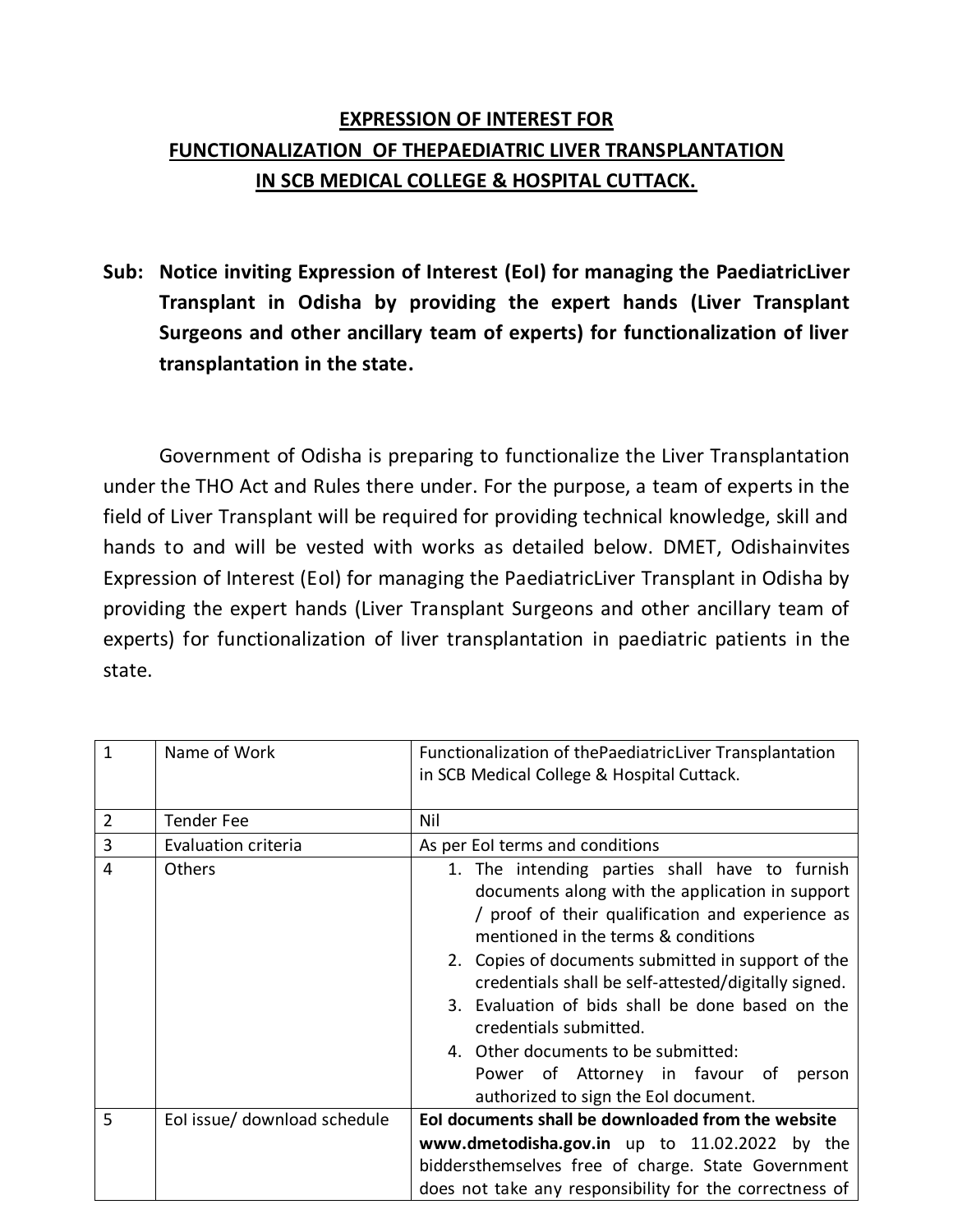|                |                                                 | EoI documents obtained from any other source. Bidders<br>are advised to visit above mentioned website before<br>submitting their offer for official version of the Eol<br>document including any corrigendum / amendment if<br>any, which shall be binding to all the bidders. |
|----------------|-------------------------------------------------|--------------------------------------------------------------------------------------------------------------------------------------------------------------------------------------------------------------------------------------------------------------------------------|
| 6              | and<br>receiving<br>Eol<br>issuing<br>authority | Director, Directorate of Medical Education & Training,<br>Odisha, Heads of Departments Building, Bhubaneswar,<br>751001<br>e-mail- dmetbbsr4@gmail.comMob No. 9348677133,<br>9439991170.                                                                                       |
| $\overline{7}$ | Period of submission of EoI                     | From 03.02.2022 to 11.02.2022 up to 05.00 PM                                                                                                                                                                                                                                   |
| 8              | Mode of submission                              | By speed post/ courier and must reach the authority by<br>11.02.2022 up to 05.00 PM                                                                                                                                                                                            |
| 9              | Earnest Money Deposit (EMD)                     | Nil                                                                                                                                                                                                                                                                            |
| 10             | Eol opening date                                | 14.02.2022 at 3.00 PM or a later date convenient<br>thereafter which will be notified.                                                                                                                                                                                         |
|                |                                                 |                                                                                                                                                                                                                                                                                |

#### **INSTRUCTIONS & GUIDELINES FOR SUBMISSION OF EOI APPLICATION FORM**

- 1. State Government reserves the right to cancel the EoI in part or full / extend the due date of EoIsubmission etc. without assigning any reason.
- 2. Legal dispute, if any, shall only be within the jurisdiction of Local Court situated atBhubaneswar.
- 3. Bidders to note that all communication will be through speed post/ courier.
- 4. Any Addendum/ Corrigendum/ Date of Extension in respect of above tender shall beissued in the website: www.dmet**[odisha.gov.in](http://www.dmetodisha.gov.in/)**only and no separate notificationshall be issued in any other media. Bidders are therefore requested to regularly visit our website tokeep them updated.
- 5. All the applications received, will be evaluated only on the basis of information and authenticated documents provided by the respective applicants.
- 6. The application should be neatly written/type-written. The applicant should sign and stamp each page of the application. The EoI documents need to be submitted in sealed/closed envelope only.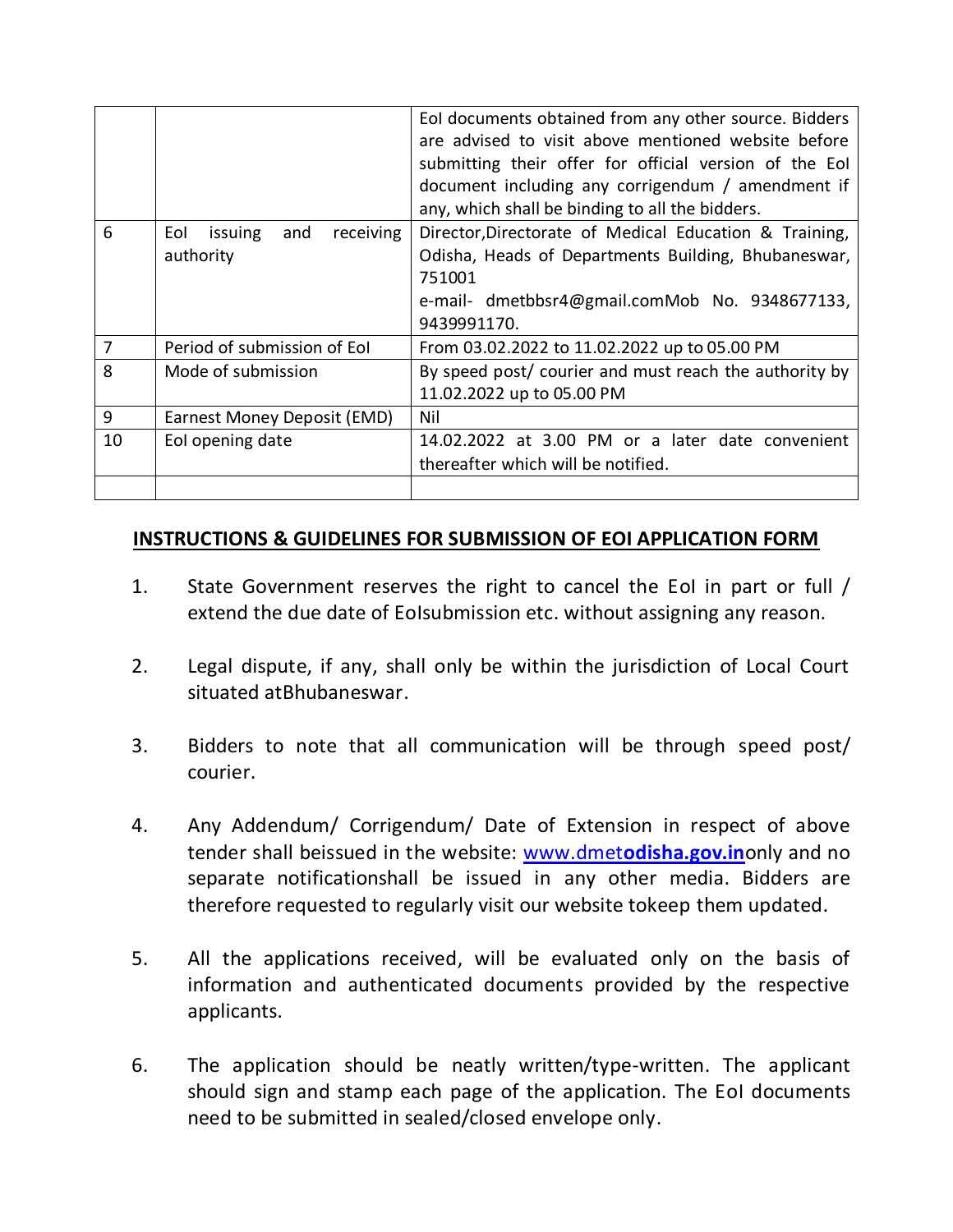- 7. Overwriting should be avoided. Correction, if any, should be made by neatly crossing out, initialing, dating and rewriting. Pages of the applicant documents must be numbered. Additional sheets, if any, added by the applicant, should also be numbered. The documents should be submitted as a package duly signed & stamped along with Letter of Transmittal. Envelope containing application should be super-scribed '"EOI PAEDIATRIC LIVER TRANSPLANT".
- 8. The applicant may furnish any additional information along with supporting documents which they think is necessary to establish its Techno-Financial capabilities to successfully manage the works. The applicants are however, advised not to furnish superfluous information. No information shall normally be entertained after submission of application unless it is called for by the State Govt. separately.
- 9. Any information furnished by the applicant found to be incorrect either immediately or at a later date, would render them liable to be debarred from Bidding Process.
- 10. Prospective applicants may request for any clarification seven days before the last date of receipt of application. No clarification will be entertained after that.
- 11. The applications shall be signed by the person(s) on behalf of the organization having necessary authorization to do so. Copies of Memorandum of Association/Organization shall be furnished along with the application. Originals may be required subsequently for verification, if necessary.
- 12. Separate sheet of paper with same Performa may be used.
- 13. While filling up the application with regard to the list of other works only information about similar projects should be given.
- 14. Decision of State Govt. with regard to preparation of list for pre-qualified Executing Agency shall be final and binding on all applicants. State Govt. is not bound to assign any reasons and/or explanations thereof.
- 15. The application shall be submitted only as per the enclosed formats, documentary proof(s) as asked in various Forms/Annexure, in respect of the details furnished in the application form shall be submitted along-with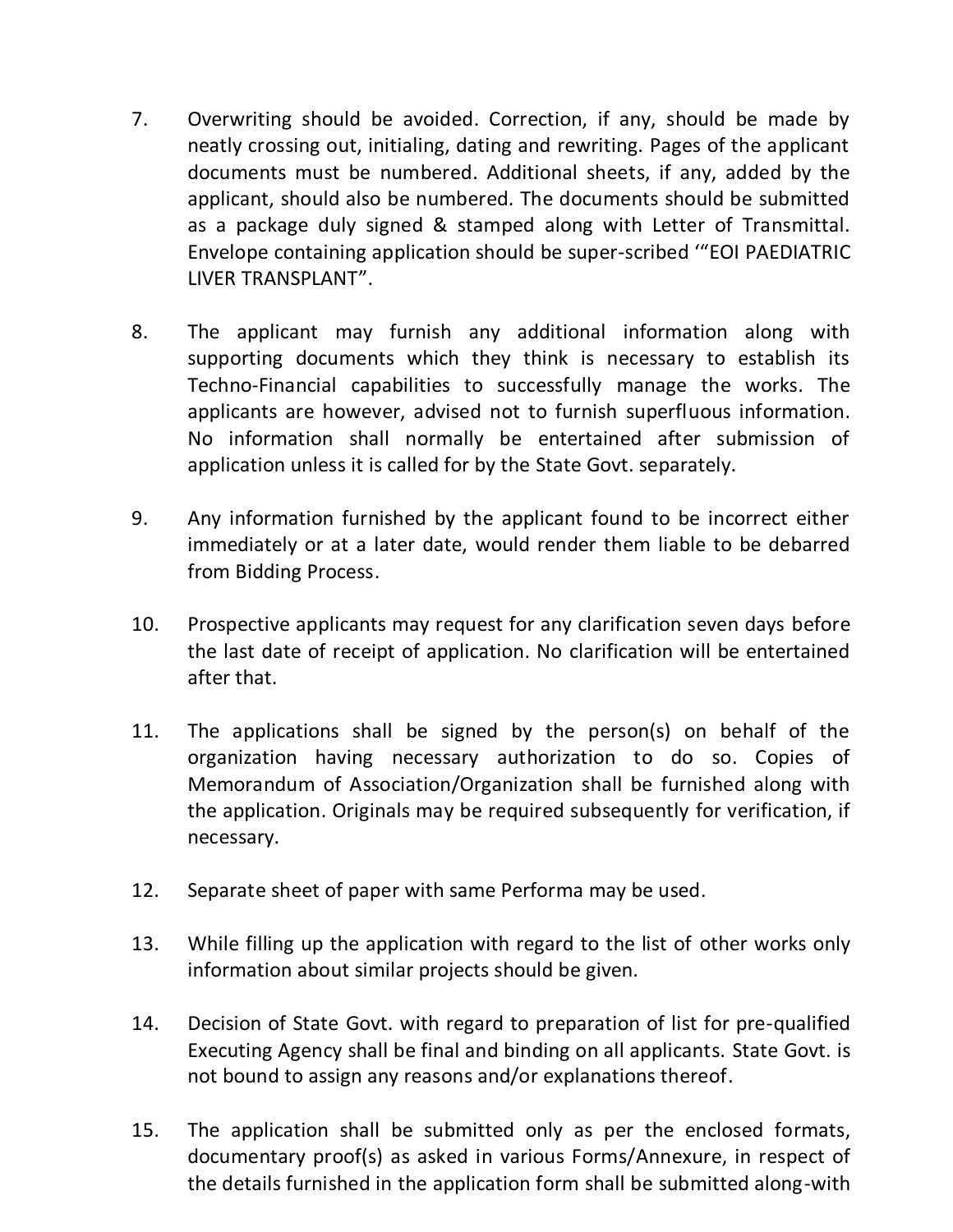the application. Suppression of any information in this regard may lead to cancellation of application, even if such information comes to the notice of State Govt. after selection.

- 16. The assignment shall be valid for a period of 05 (five) years from the date of issue of letter of assignment. The empanelment may be extended further period of3 years at the discretion of State Govt.
- 17. State Govt. reserves the rights to accept or reject any or all applications without assigning any reason. State Govt. reserves the right to call off process of selectionof Executing Agency at any stage without assigning any reason.
- 18. State Govt. shall not be responsible for any delay/loss of document or incorrect filling of Application form and Annexure of the Application Form. Also, State Govt. shall not be responsible for delay/loss/non receipt of filled-in application form along with documentary proofs sent by post.
- 19. State Govt. reserves the right to modify the criteria and take its own decision if so required

Sd/-

#### **Director Medical Education & Training, Odisha**

#### **BRIEF OUTLINE OF WORK**

- 1. The selected agency will prepare list of activities and modalities in consultation with State Government and the Convener / Nodal officer for implementing the liver donation and transplantation at the state level. It is understood that the activities will be in consonance with the National Organ Transplant Program.
- 2. The agency will assist the Government in formation of regulatory framework and is part of the advisory group in these states for implementation of the transplant program.
- 3. The agency will sign anMoU and execute the project according to the policy and guidelines outlined in consultation with Government and Convener/ Nodal officer.
- 4. The agency is allowed if required to out-source the operational aspect of the MOU to any suitable 3rd party with adequate experience in India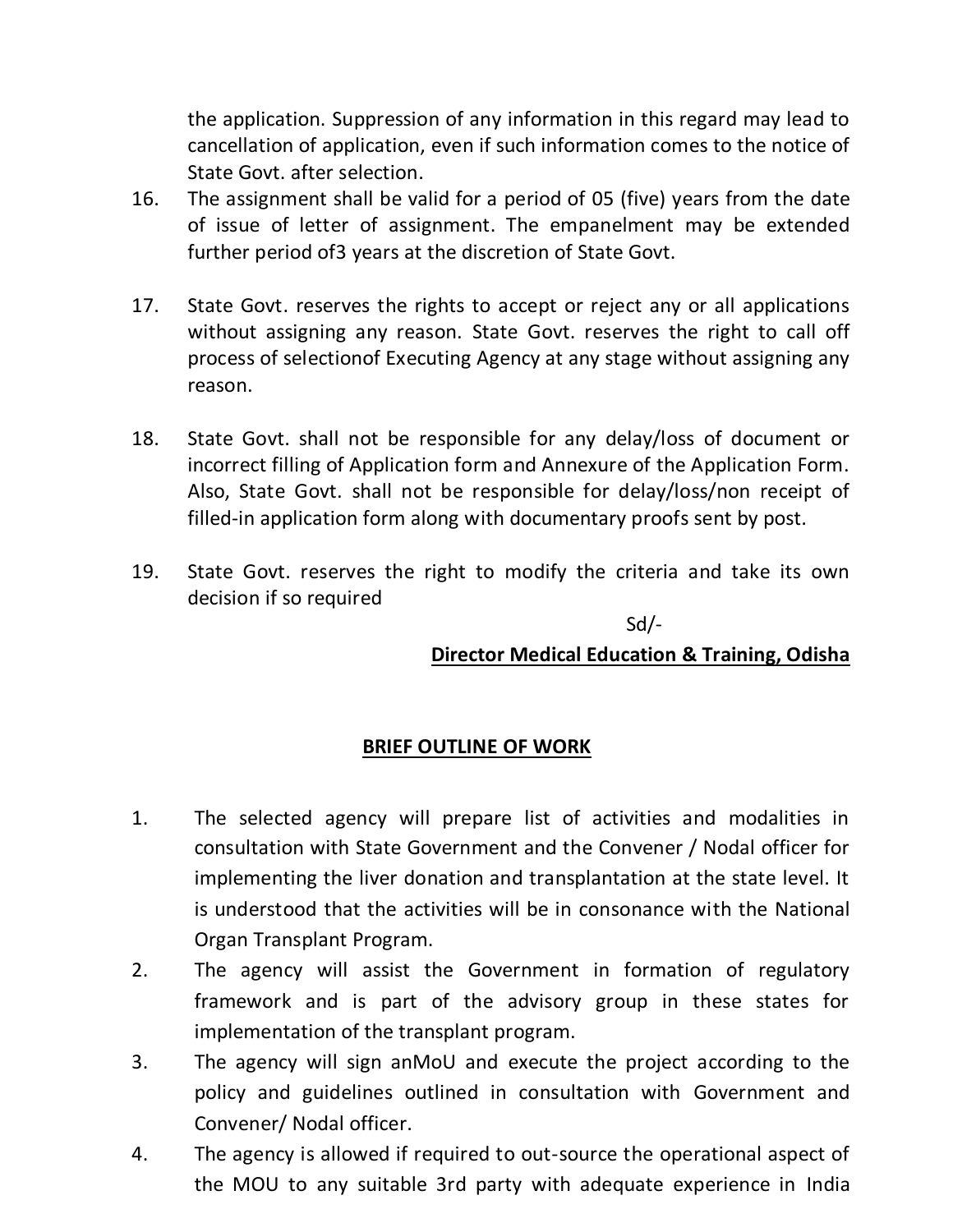&abroad, proven medical competence, suitable academic exposure / credentials, and excellent ethical standing, in which they have complete confidence and are able to influence enough to ensure satisfactory completion of the goal.

- 5. The agency will provide education for public, doctors, nurses and other health personnel, undertake capacity building training programs, establish organ sharing registries and help in implementation of best practices as per the guidelines laid down by 1st Party.
- 6. The agency shall submit progress reports periodically in the formats prescribed and mutually agreed by both 1st and 2nd Party.
- 7. The agency shall utilize the grant, if any, according to the guidelines and terms / conditions of the scheme and as per the sanction letter, MoU and provisions under OGFR and submit Statement of Expenditure and Utilization Certificate to the 1st Party.
- 8. The agency if has similar MOUs with other national and international organizations and it will share best practices through these collaborations. It will also enable national and international collaborations to enable them to improve the transplant related activities in the government and other hospitals in the state of Odisha.
- 9. Role of the Government in the project
	- a. To provide permission to conduct Continued Medical Education (CMEs) for Pediatricians to appropriately identify and manage advanced Pediatric liverdisease who may benefit from transplantation.
	- b. To allow doctors from the agency team to conduct monthly clinics at the Government Hospital for pre and post-transplant evaluation and care of children.
	- c. Children who meet criteria for Liver transplantation are identified, evaluated and referred via an appropriate pathway to hospital, out side State fortransplantation.
	- d. Preliminary preoperative evaluation of the donor and the recipient will be completed in the government hospital in Odisha.
	- e. The Government undertakes to pay as a package for every child who undergoes transplant under this scheme. 50% may be paid within one week of the surgery and the remainder within one month of discharge.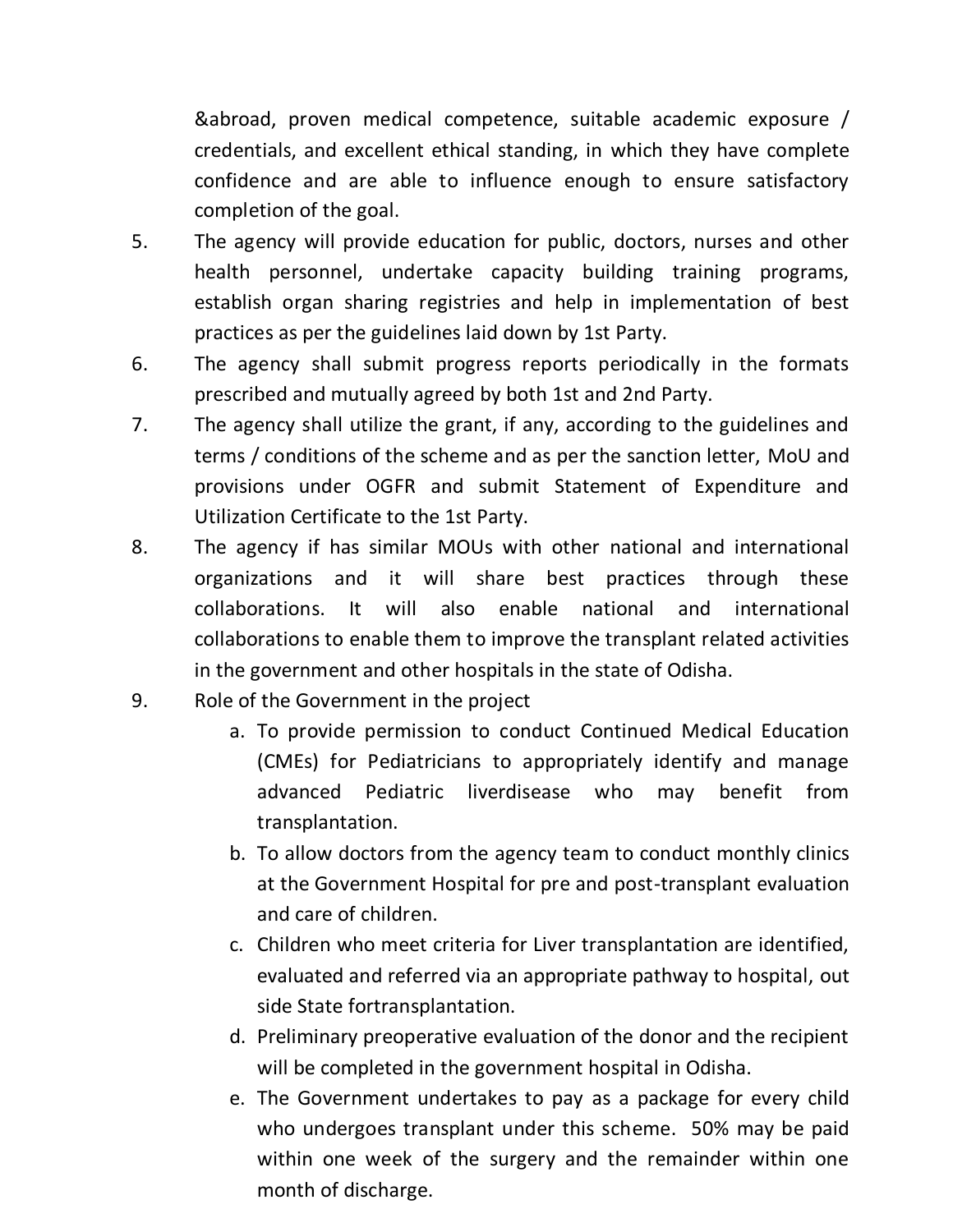- f. Post liver transplantation requirement of drugs, diagnostics & consumables shall be provided from the Government under existingschemes.
- 10. Role of the selected bidder:
	- a. To provide pediatric liver transplantation to the children who meets the criteria and referred from the Government of Odisha as per the terms of the contract
	- b. The remainder of the amount for transplantation over and above the package will be raised by crowd funding and CSR support and will be the responsibility of the second party. There will be no additional financial obligation on either the Government or the patient party for the same.
	- c. To provide free medical consultation for follow-up. Monthly clinics will be conducted by doctors of the Liver care team at its own cost.
	- d. To conduct Continued Medical Education (CMEs) for Pediatricians in Odisha to appropriately identify and manage advanced Pediatric liverdiseases
- 11. Duration of theproject:
	- a. The project will be in operation for a period of five years from the date of MOU. MOU can be extended on mutual consent of both the parties.
- 12. Funding:
	- a. The Government will support the liver transplantation surgical procedure for Children referred from Government Hospitals as per published norms as applicable. The total liability towards an individual procedure shall be capped at the amount decided. The remainder of the funding is raised through philanthropic organizations, CSR contribution and crowd funding by the selected agency.
- 13. Project measurableoutcome:
	- a. Saving the lives of children suffering from liver failure through liver transplantation.
	- b. Early detection of liver disease in children and opportunemanagement
	- c. Increase in awareness regarding advanced pediatric liver diseases among the Pediatricians in screening andreferral.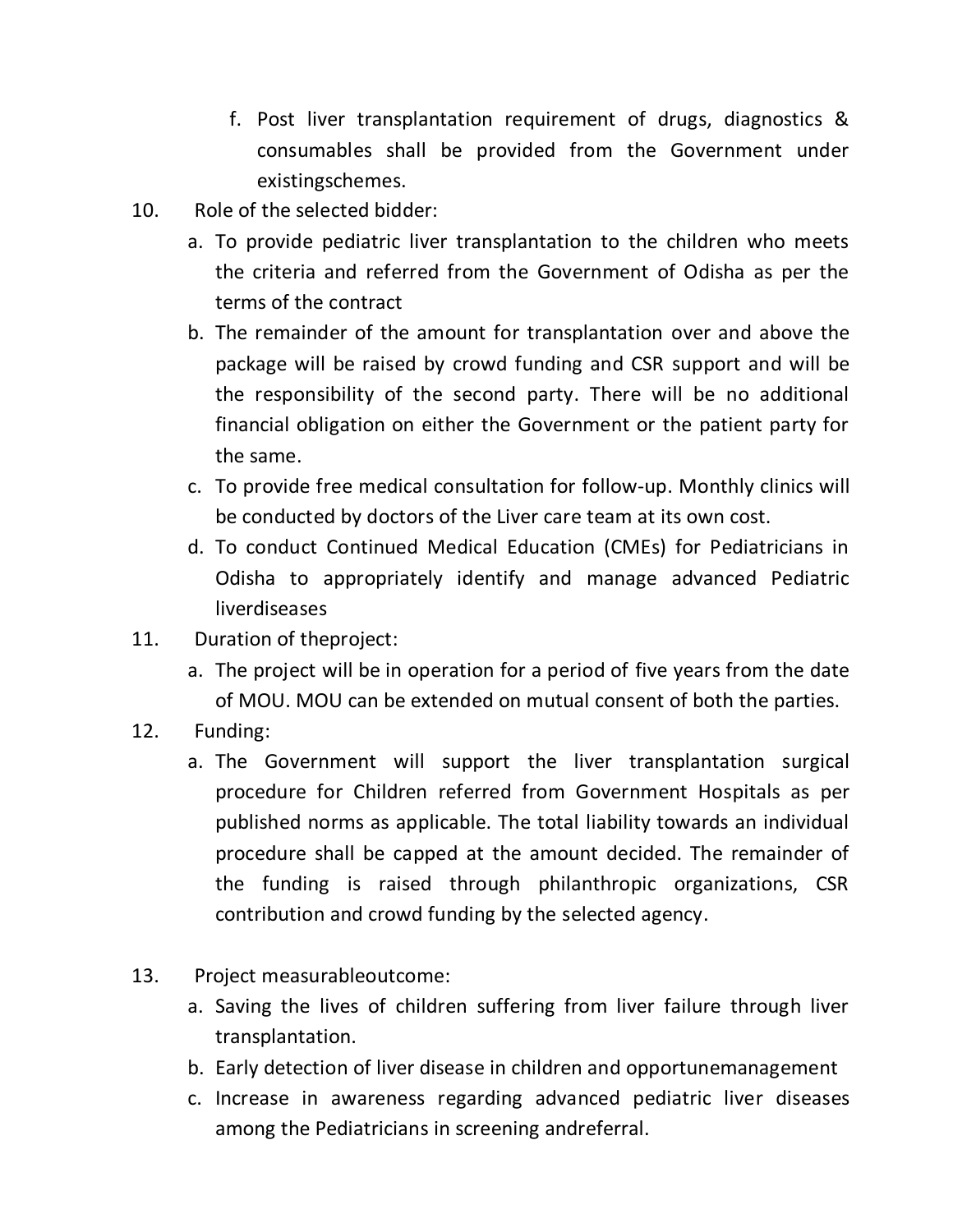### 14. Intellectual property rights

Ownership: Images and data generated as a result of this project shall be the property of the Government. Research & scientific collection of data related and its publication after obtaining prior permission and in consultation with Government.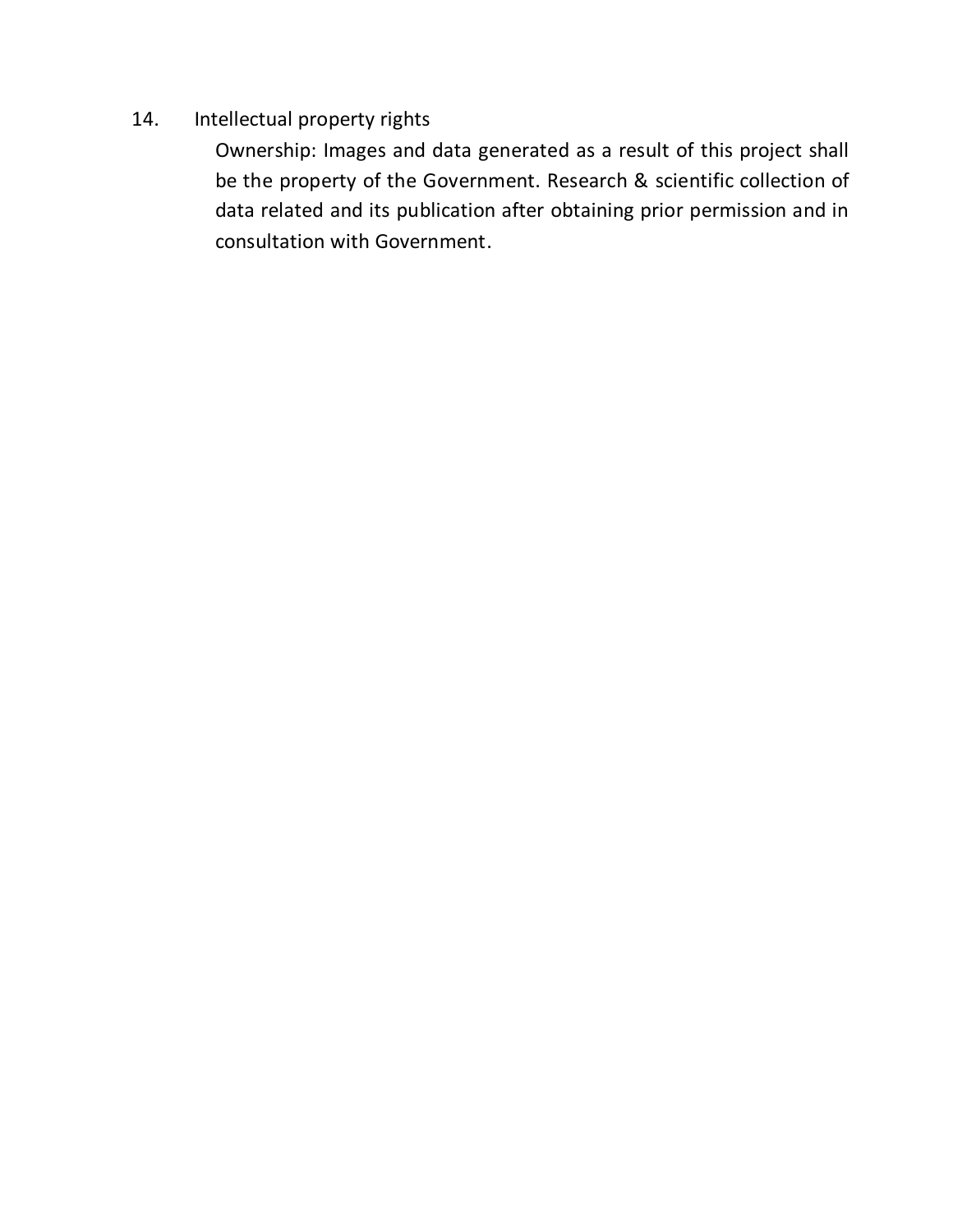#### **ANNEXURE -A**

#### **INFORMATION REGARDING ELIGIBILITY LETTER OF TRANSMITAL**

From ………………………………….

…………………………………… …………………………………

To

The Director, Directorate of Medical Education & Training, Odisha Heads of Departments Building, Bhubaneswar, Odisha, India, 751001.

### Subject: **Submission of EoI for the functionalization of Liver transplant at SCB MCH Cuttack.**

Sir,

Having examined the details given in the Press Notice/website and bid document for the above work I/we hereby submit the relevant information.

- 1. I/we hereby certify that all the statement made and information supplied in the enclosed forms A to C and accompanying statement are true and correct.
- 2. I/we have furnished all information and details necessary for eligibility and have no further pertinent information to supply.
- 3. I/we submit the certificates in support of our suitability, technical knowledge and capability for having successfully completed the eligible similar works (*attach documents in support)*

**Authorised Signatory with seal**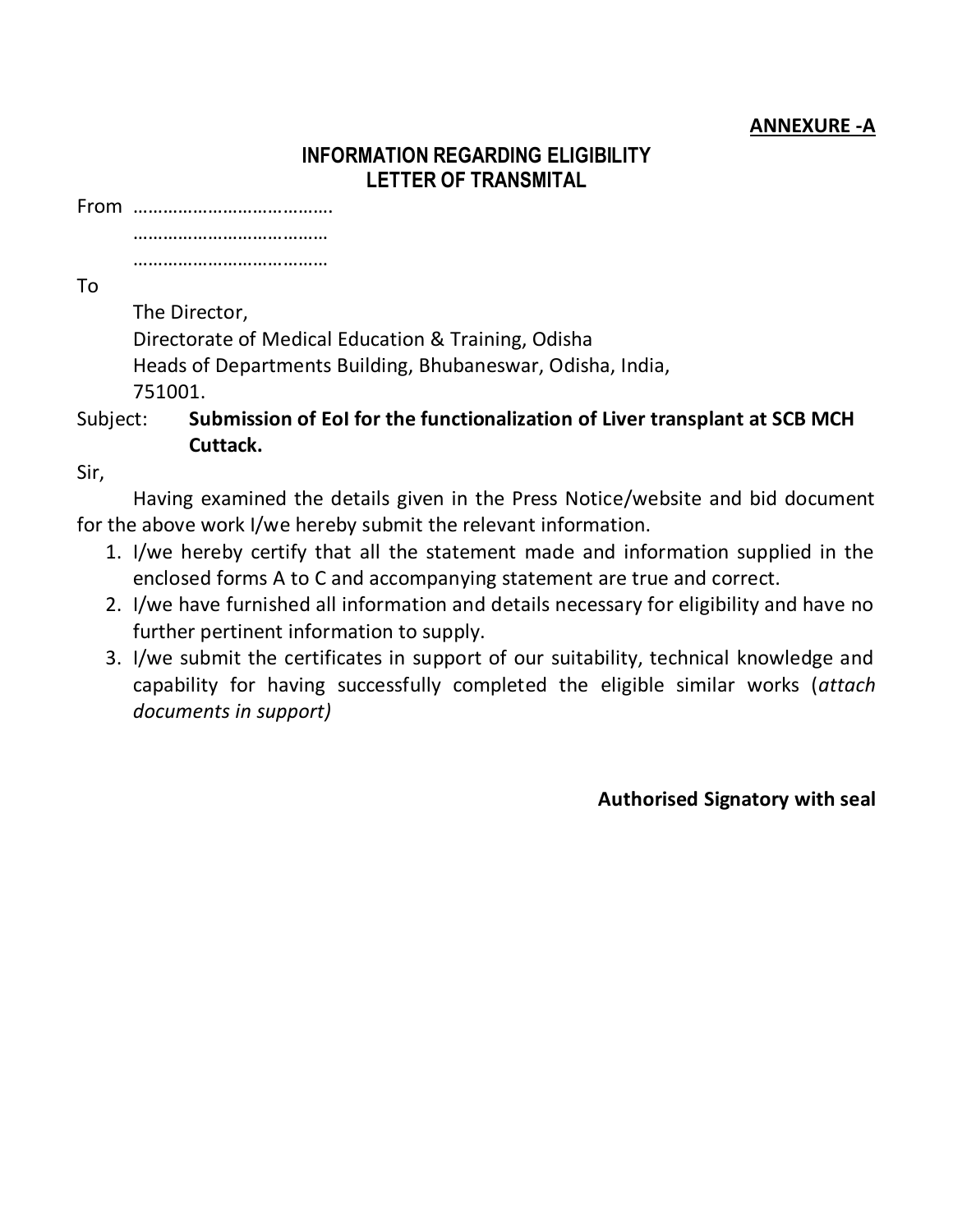#### **ANNEXURE -B**

#### **APPLICATION FORM**

| $\mathbf{1}$   | Name of the company/entity                                                                                                                                                                                                                                                     |  |
|----------------|--------------------------------------------------------------------------------------------------------------------------------------------------------------------------------------------------------------------------------------------------------------------------------|--|
| $\overline{2}$ | Legal status<br>(public/private/partnership/limited<br>liability/sole proprietorship etc.) Please<br>enclose supportive document.                                                                                                                                              |  |
| 3              | Country of incorporation                                                                                                                                                                                                                                                       |  |
| $\overline{4}$ | Date of establishment                                                                                                                                                                                                                                                          |  |
| 5              | Principal place of business/work                                                                                                                                                                                                                                               |  |
| 6              | Name & Contact details of designated<br>representative(please enclose the letter of<br>authorization)                                                                                                                                                                          |  |
| $\overline{7}$ | Credential experience in the field (detail<br>projects/capital cost/scope of works/etc)                                                                                                                                                                                        |  |
| 8              | Project and technology management<br>(please provide details to help us to<br>understand how you will manage the<br>project in terms of your requirement,<br>financial implication, manpower and<br>staffing & expectation from State Govt.)<br>Provide documents for clarity. |  |

## **Authorised Signatory with date & seal**